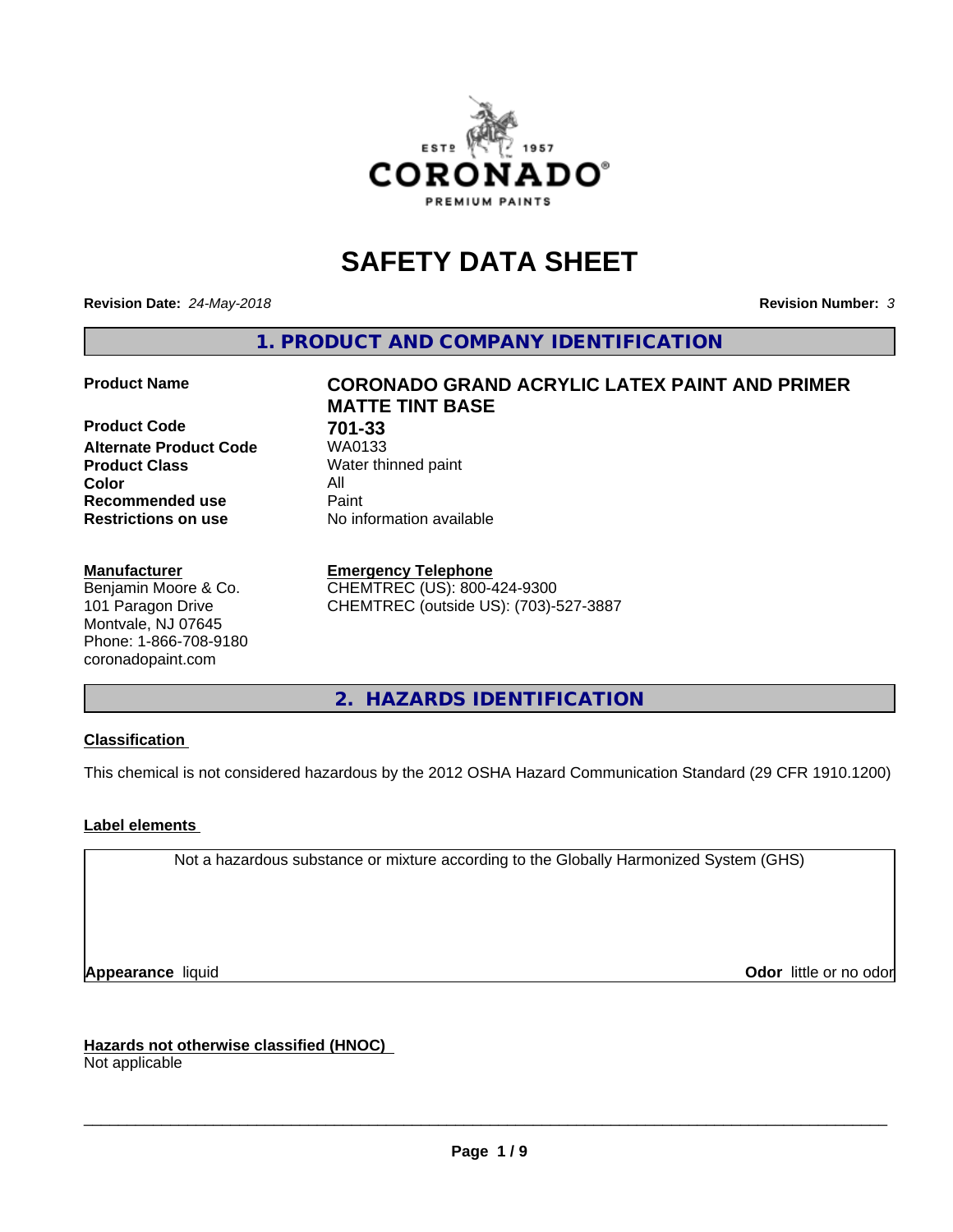#### **Other information**

No information available

# **3. COMPOSITION INFORMATION ON COMPONENTS**

\_\_\_\_\_\_\_\_\_\_\_\_\_\_\_\_\_\_\_\_\_\_\_\_\_\_\_\_\_\_\_\_\_\_\_\_\_\_\_\_\_\_\_\_\_\_\_\_\_\_\_\_\_\_\_\_\_\_\_\_\_\_\_\_\_\_\_\_\_\_\_\_\_\_\_\_\_\_\_\_\_\_\_\_\_\_\_\_\_\_\_\_\_

| <b>Chemical name</b> | <b>CAS No.</b> | Weight-% |
|----------------------|----------------|----------|
| Titanium dioxide     | 13463-67-7     | שו       |
| ∟imestone            | 1317-65-3      | ◡        |
| Kaolin               | 1332-58-7      | ັບ       |
| Kaolin, calcined     | 66402-68-4     |          |

|                                                  | 4. FIRST AID MEASURES                                                                                    |
|--------------------------------------------------|----------------------------------------------------------------------------------------------------------|
| <b>General Advice</b>                            | No hazards which require special first aid measures.                                                     |
| <b>Eye Contact</b>                               | Rinse thoroughly with plenty of water for at least 15 minutes and consult a<br>physician.                |
| <b>Skin Contact</b>                              | Wash off immediately with soap and plenty of water while removing all<br>contaminated clothes and shoes. |
| <b>Inhalation</b>                                | Move to fresh air. If symptoms persist, call a physician.                                                |
| Ingestion                                        | Clean mouth with water and afterwards drink plenty of water. Consult a physician<br>if necessary.        |
| <b>Most Important</b><br><b>Symptoms/Effects</b> | None known.                                                                                              |
|                                                  |                                                                                                          |

**Notes To Physician** Treat symptomatically.

**5. FIRE-FIGHTING MEASURES**

| Use extinguishing measures that are appropriate to local<br>circumstances and the surrounding environment.                                   |
|----------------------------------------------------------------------------------------------------------------------------------------------|
| As in any fire, wear self-contained breathing apparatus<br>pressure-demand, MSHA/NIOSH (approved or equivalent)<br>and full protective gear. |
| Closed containers may rupture if exposed to fire or<br>extreme heat.                                                                         |
| No.                                                                                                                                          |
| No.                                                                                                                                          |
| Not applicable<br>Not applicable                                                                                                             |
|                                                                                                                                              |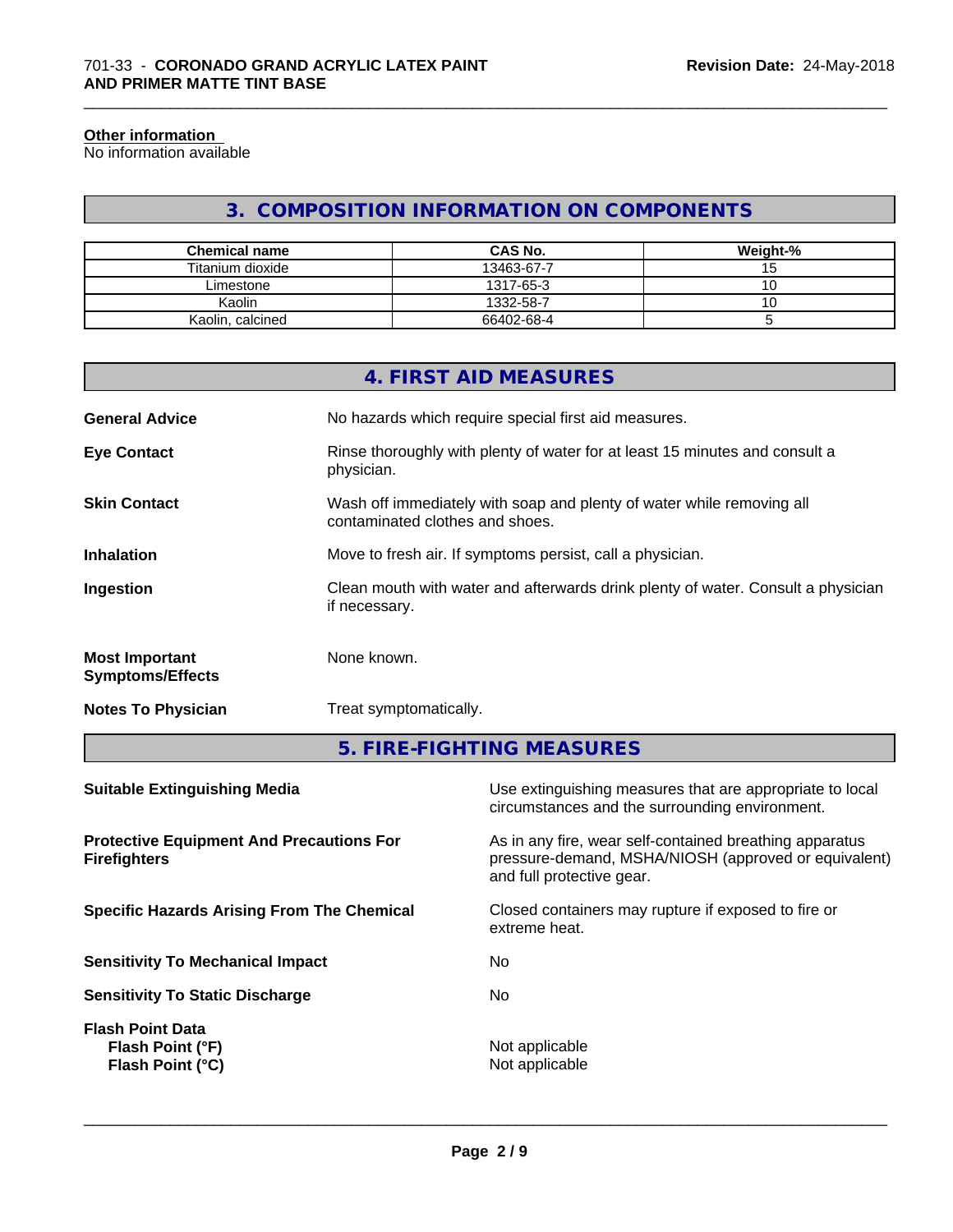# 701-33 - **CORONADO GRAND ACRYLIC LATEX PAINT AND PRIMER MATTE TINT BASE**

| <b>NFPA</b>   | Health: 1                                                     | <b>Flammability: 0</b> | <b>Instability: 0</b>            | <b>Special: Not Applicable</b> |
|---------------|---------------------------------------------------------------|------------------------|----------------------------------|--------------------------------|
|               | Lower flammability limit:<br><b>Upper flammability limit:</b> |                        | Not applicable<br>Not applicable |                                |
|               | <b>Flammability Limits In Air</b>                             |                        |                                  |                                |
| <b>Method</b> |                                                               |                        | Not applicable                   |                                |

- 0 Not Hazardous
- 1 Slightly
- 2 Moderate
- 3 High
- 4 Severe

*The ratings assigned are only suggested ratings, the contractor/employer has ultimate responsibilities for NFPA ratings where this system is used.*

*Additional information regarding the NFPA rating system is available from the National Fire Protection Agency (NFPA) at www.nfpa.org.*

# **6. ACCIDENTAL RELEASE MEASURES**

| <b>Personal Precautions</b>      | Avoid contact with skin, eyes and clothing. Ensure adequate ventilation.                                                                                                         |
|----------------------------------|----------------------------------------------------------------------------------------------------------------------------------------------------------------------------------|
| <b>Other Information</b>         | Prevent further leakage or spillage if safe to do so.                                                                                                                            |
| <b>Environmental precautions</b> | See Section 12 for additional Ecological Information.                                                                                                                            |
| <b>Methods for Cleaning Up</b>   | Soak up with inert absorbent material. Sweep up and shovel into suitable<br>containers for disposal.                                                                             |
|                                  | 7. HANDLING AND STORAGE                                                                                                                                                          |
| Handling                         | Avoid contact with skin, eyes and clothing. Avoid breathing vapors, spray mists or<br>sanding dust. In case of insufficient ventilation, wear suitable respiratory<br>equipment. |
| <b>Storage</b>                   | Keep container tightly closed. Keep out of the reach of children.                                                                                                                |
| <b>Incompatible Materials</b>    | No information available                                                                                                                                                         |
|                                  |                                                                                                                                                                                  |

**8. EXPOSURE CONTROLS/PERSONAL PROTECTION**

# **Exposure Limits**

| <b>Chemical name</b> | <b>ACGIH TLV</b>                                                                                              | <b>OSHA PEL</b>                                        |
|----------------------|---------------------------------------------------------------------------------------------------------------|--------------------------------------------------------|
| Titanium dioxide     | 10 mg/m $3$ - TWA                                                                                             | 15 mg/m $3$ - TWA                                      |
| Limestone            | N/E                                                                                                           | 15 mg/m <sup>3</sup> - TWA<br>$5 \text{ mg/m}^3$ - TWA |
| Kaolin               | $2 \text{ mg/m}^3$ - TWA                                                                                      | 15 mg/m <sup>3</sup> - TWA<br>$5 \text{ mg/m}^3$ - TWA |
| Kaolin, calcined     | 5 mg/m <sup>3</sup> - TWA 0.02 mg/m <sup>3</sup> - TWA<br>$0.1$ mg/m <sup>3</sup> - TWA<br>10 mg/m $3 -$ STEL | $5 \text{ mg/m}^3$ - TWA                               |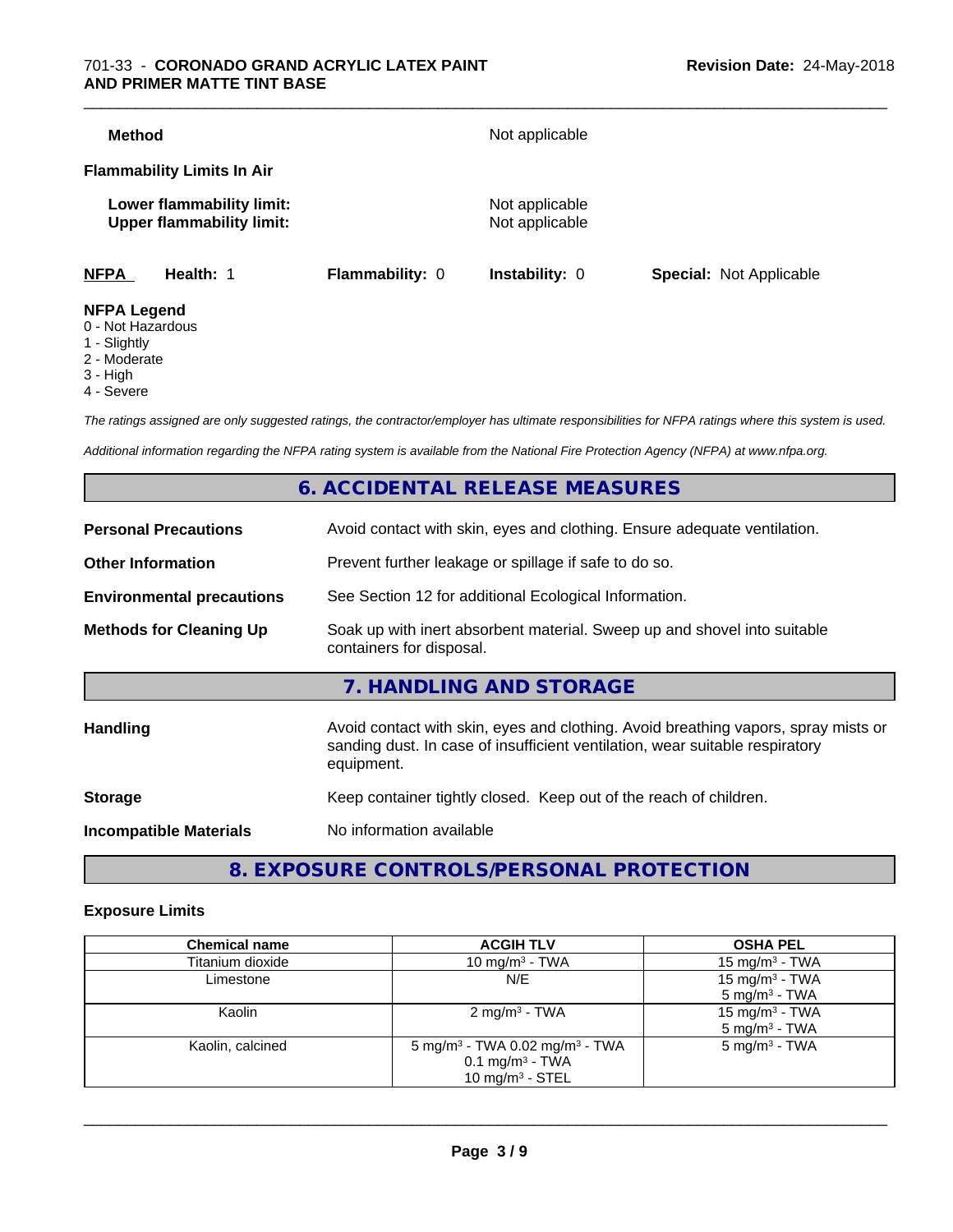### **Legend**

ACGIH - American Conference of Governmental Industrial Hygienists Exposure Limits OSHA - Occupational Safety & Health Administration Exposure Limits N/E - Not Established

| <b>Engineering Measures</b>          | Ensure adequate ventilation, especially in confined areas.               |  |  |  |
|--------------------------------------|--------------------------------------------------------------------------|--|--|--|
| <b>Personal Protective Equipment</b> |                                                                          |  |  |  |
| <b>Eye/Face Protection</b>           | Safety glasses with side-shields.                                        |  |  |  |
| <b>Skin Protection</b>               | Protective gloves and impervious clothing.                               |  |  |  |
| <b>Respiratory Protection</b>        | In case of insufficient ventilation wear suitable respiratory equipment. |  |  |  |
| <b>Hygiene Measures</b>              | Avoid contact with skin, eyes and clothing. Remove and wash contaminated |  |  |  |
|                                      | clothing before re-use. Wash thoroughly after handling.                  |  |  |  |

# **9. PHYSICAL AND CHEMICAL PROPERTIES**

**Appearance** liquid<br> **Appearance** liquid<br> **Odor Odor Threshold No information available No information available Density (Ibs/gal)** 11.0 - 11.1<br> **Specific Gravity** 1.31 - 1.33 **Specific Gravity**<br>pH **Viscosity (cps)** No information available **Solubility(ies)** No information available **Water solubility** No information available **Evaporation Rate No information available No information available Vapor pressure @20 °C (kPa)** No information available **Vapor density**<br> **We Solids**<br>
We Solid Wit, % Solids
and Minimal Contract Minimal Contract Minimal As - 55 Wt. % Solids **Vol. % Solids** 30 - 40 **Wt. % Volatiles** 45 - 55<br> **Vol. % Volatiles** 60 - 70 **Vol. % Volatiles VOC Regulatory Limit (g/L)** < 50 **Boiling Point (°F)** 212 **Boiling Point (°C)** 100 **Freezing Point (°F)** 32 **Freezing Point (°C)** 0 **Flash Point (°F)** Not applicable **Flash Point (°C)** Not applicable **Method**<br> **Flammability (solid, gas)**<br> **Commability (solid, gas)**<br>
Mot applicable **Flammability** (solid, gas) **Upper flammability limit:**<br> **Lower flammability limit:** Not applicable Not applicable **Lower flammability limit:**<br> **Autoignition Temperature (°F)** Not applicable available and the Mustafable and Mustafable and Mustafable and Mu **Autoignition Temperature (°F) Autoignition Temperature (°C)** No information available **Decomposition Temperature (°F)** No information available **Decomposition Temperature (°C)** No information available **Partition coefficient** and the settlement of the settlement of the No information available

**Odor** little or no odor **No information available** 

 $\overline{\phantom{a}}$  ,  $\overline{\phantom{a}}$  ,  $\overline{\phantom{a}}$  ,  $\overline{\phantom{a}}$  ,  $\overline{\phantom{a}}$  ,  $\overline{\phantom{a}}$  ,  $\overline{\phantom{a}}$  ,  $\overline{\phantom{a}}$  ,  $\overline{\phantom{a}}$  ,  $\overline{\phantom{a}}$  ,  $\overline{\phantom{a}}$  ,  $\overline{\phantom{a}}$  ,  $\overline{\phantom{a}}$  ,  $\overline{\phantom{a}}$  ,  $\overline{\phantom{a}}$  ,  $\overline{\phantom{a}}$ 

\_\_\_\_\_\_\_\_\_\_\_\_\_\_\_\_\_\_\_\_\_\_\_\_\_\_\_\_\_\_\_\_\_\_\_\_\_\_\_\_\_\_\_\_\_\_\_\_\_\_\_\_\_\_\_\_\_\_\_\_\_\_\_\_\_\_\_\_\_\_\_\_\_\_\_\_\_\_\_\_\_\_\_\_\_\_\_\_\_\_\_\_\_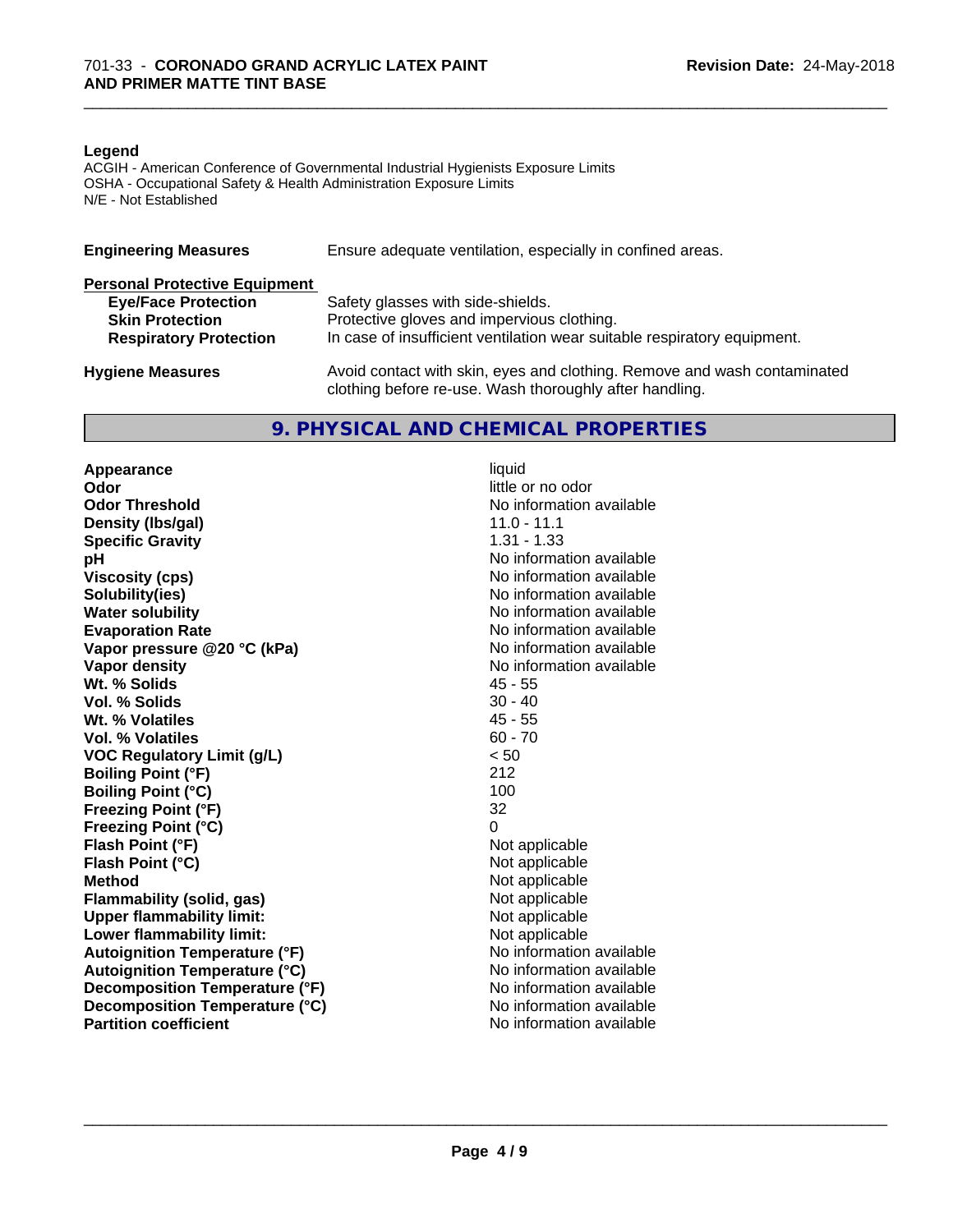|                                                                                                                                                                                                                                                                                                                           |                                                                                                                                                                                                                                                                                                   | 10. STABILITY AND REACTIVITY                                                                                                                                                                                       |
|---------------------------------------------------------------------------------------------------------------------------------------------------------------------------------------------------------------------------------------------------------------------------------------------------------------------------|---------------------------------------------------------------------------------------------------------------------------------------------------------------------------------------------------------------------------------------------------------------------------------------------------|--------------------------------------------------------------------------------------------------------------------------------------------------------------------------------------------------------------------|
| <b>Reactivity</b>                                                                                                                                                                                                                                                                                                         |                                                                                                                                                                                                                                                                                                   | Not Applicable                                                                                                                                                                                                     |
| <b>Chemical Stability</b>                                                                                                                                                                                                                                                                                                 |                                                                                                                                                                                                                                                                                                   | Stable under normal conditions.                                                                                                                                                                                    |
| <b>Conditions to avoid</b>                                                                                                                                                                                                                                                                                                |                                                                                                                                                                                                                                                                                                   | Prevent from freezing.                                                                                                                                                                                             |
| <b>Incompatible Materials</b>                                                                                                                                                                                                                                                                                             |                                                                                                                                                                                                                                                                                                   | No materials to be especially mentioned.                                                                                                                                                                           |
| <b>Hazardous Decomposition Products</b>                                                                                                                                                                                                                                                                                   |                                                                                                                                                                                                                                                                                                   | None under normal use.                                                                                                                                                                                             |
| Possibility of hazardous reactions                                                                                                                                                                                                                                                                                        |                                                                                                                                                                                                                                                                                                   | None under normal conditions of use.                                                                                                                                                                               |
|                                                                                                                                                                                                                                                                                                                           |                                                                                                                                                                                                                                                                                                   | 11. TOXICOLOGICAL INFORMATION                                                                                                                                                                                      |
| <b>Product Information</b>                                                                                                                                                                                                                                                                                                |                                                                                                                                                                                                                                                                                                   |                                                                                                                                                                                                                    |
| Information on likely routes of exposure                                                                                                                                                                                                                                                                                  |                                                                                                                                                                                                                                                                                                   |                                                                                                                                                                                                                    |
| <b>Principal Routes of Exposure</b>                                                                                                                                                                                                                                                                                       |                                                                                                                                                                                                                                                                                                   | Eye contact, skin contact and inhalation.                                                                                                                                                                          |
| <b>Acute Toxicity</b>                                                                                                                                                                                                                                                                                                     |                                                                                                                                                                                                                                                                                                   |                                                                                                                                                                                                                    |
| <b>Product Information</b>                                                                                                                                                                                                                                                                                                | No information available                                                                                                                                                                                                                                                                          |                                                                                                                                                                                                                    |
| Symptoms related to the physical, chemical and toxicological characteristics                                                                                                                                                                                                                                              |                                                                                                                                                                                                                                                                                                   |                                                                                                                                                                                                                    |
| <b>Symptoms</b>                                                                                                                                                                                                                                                                                                           | No information available                                                                                                                                                                                                                                                                          |                                                                                                                                                                                                                    |
|                                                                                                                                                                                                                                                                                                                           | Delayed and immediate effects as well as chronic effects from short and long-term exposure                                                                                                                                                                                                        |                                                                                                                                                                                                                    |
| Eye contact<br><b>Skin contact</b><br><b>Inhalation</b><br>Ingestion<br><b>Sensitization</b><br><b>Neurological Effects</b><br><b>Mutagenic Effects</b><br><b>Reproductive Effects</b><br><b>Developmental Effects</b><br><b>Target organ effects</b><br><b>STOT - single exposure</b><br><b>STOT - repeated exposure</b> | May cause slight irritation.<br>skin and cause irritation.<br>No information available<br>No information available.<br>No information available.<br>No information available.<br>No information available.<br>No information available.<br>No information available.<br>No information available. | Substance may cause slight skin irritation. Prolonged or repeated contact may dry<br>May cause irritation of respiratory tract.<br>Ingestion may cause gastrointestinal irritation, nausea, vomiting and diarrhea. |
| Other adverse effects<br><b>Aspiration Hazard</b>                                                                                                                                                                                                                                                                         | No information available.<br>No information available                                                                                                                                                                                                                                             |                                                                                                                                                                                                                    |
| <b>Numerical measures of toxicity</b>                                                                                                                                                                                                                                                                                     |                                                                                                                                                                                                                                                                                                   |                                                                                                                                                                                                                    |
| The following values are calculated based on chapter 3.1 of the GHS document                                                                                                                                                                                                                                              |                                                                                                                                                                                                                                                                                                   |                                                                                                                                                                                                                    |

**ATEmix (oral)** 76597 mg/kg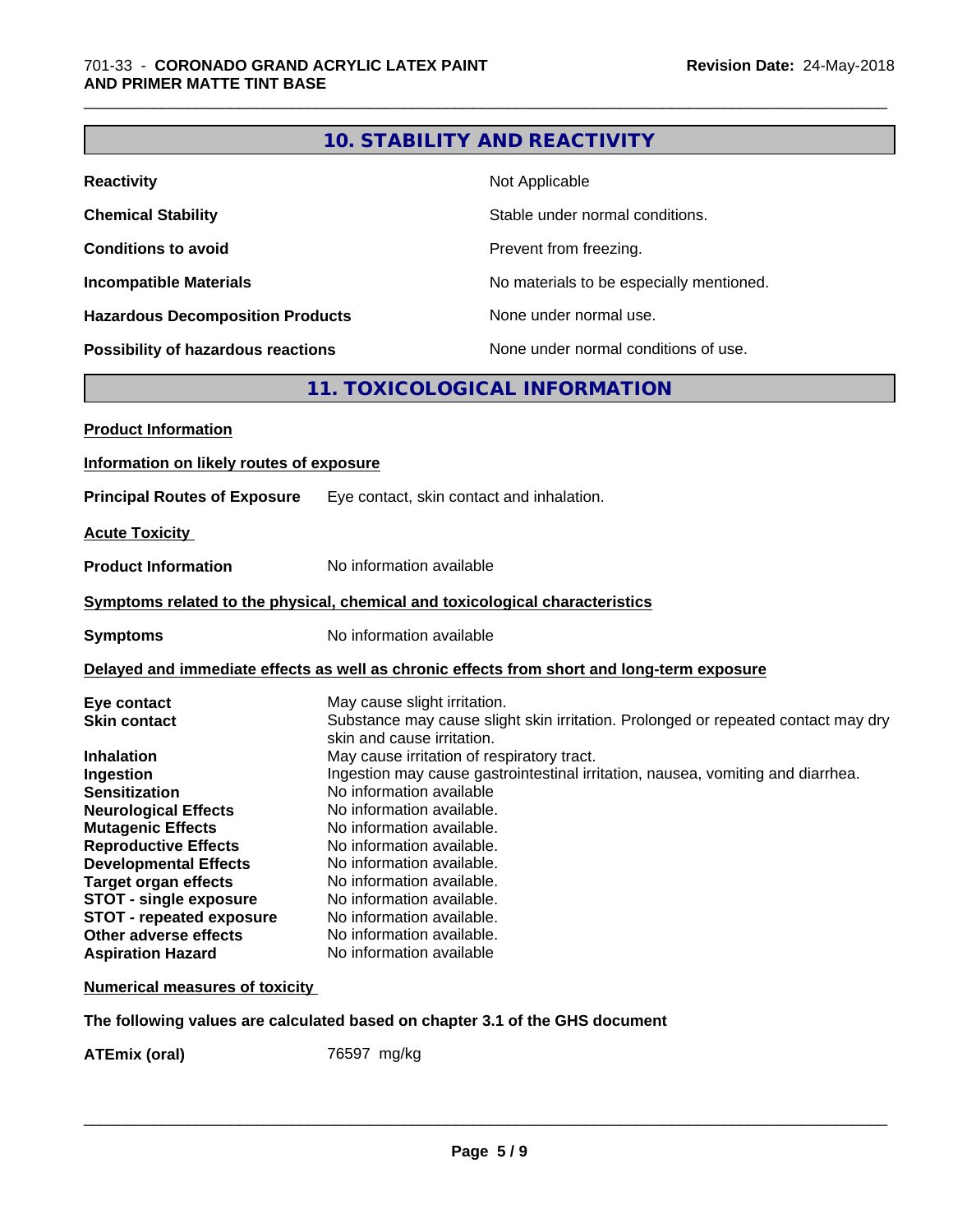# **Component Information**

Titanium dioxide LD50 Oral: > 10000 mg/kg (Rat) Kaolin LD50 Oral: > 5000 mg/kg (Rat)

#### **Carcinogenicity**

*The information below indicateswhether each agency has listed any ingredient as a carcinogen:.*

| <b>Chemical name</b>                | <b>IARC</b>                 | <b>NTP</b> | OSHA   |
|-------------------------------------|-----------------------------|------------|--------|
|                                     | . .<br>2B<br>Possible Human |            | Listed |
| <b>TELL</b><br>dioxide<br>l itanıum | Carcinoɑen                  |            |        |

\_\_\_\_\_\_\_\_\_\_\_\_\_\_\_\_\_\_\_\_\_\_\_\_\_\_\_\_\_\_\_\_\_\_\_\_\_\_\_\_\_\_\_\_\_\_\_\_\_\_\_\_\_\_\_\_\_\_\_\_\_\_\_\_\_\_\_\_\_\_\_\_\_\_\_\_\_\_\_\_\_\_\_\_\_\_\_\_\_\_\_\_\_

• Although IARC has classified titanium dioxide as possibly carcinogenic to humans (2B), their summary concludes: "No significant exposure to titanium dioxide is thought to occur during the use of products in which titanium dioxide is bound to other materials, such as paint."

#### **Legend**

IARC - International Agency for Research on Cancer NTP - National Toxicity Program OSHA - Occupational Safety & Health Administration

**12. ECOLOGICAL INFORMATION**

# **Ecotoxicity Effects**

The environmental impact of this product has not been fully investigated.

# **Product Information**

# **Acute Toxicity to Fish**

No information available

# **Acute Toxicity to Aquatic Invertebrates**

No information available

#### **Acute Toxicity to Aquatic Plants**

No information available

# **Persistence / Degradability**

No information available.

#### **Bioaccumulation**

There is no data for this product.

# **Mobility in Environmental Media**

No information available.

#### **Ozone**

No information available

# **Component Information**

# **Acute Toxicity to Fish**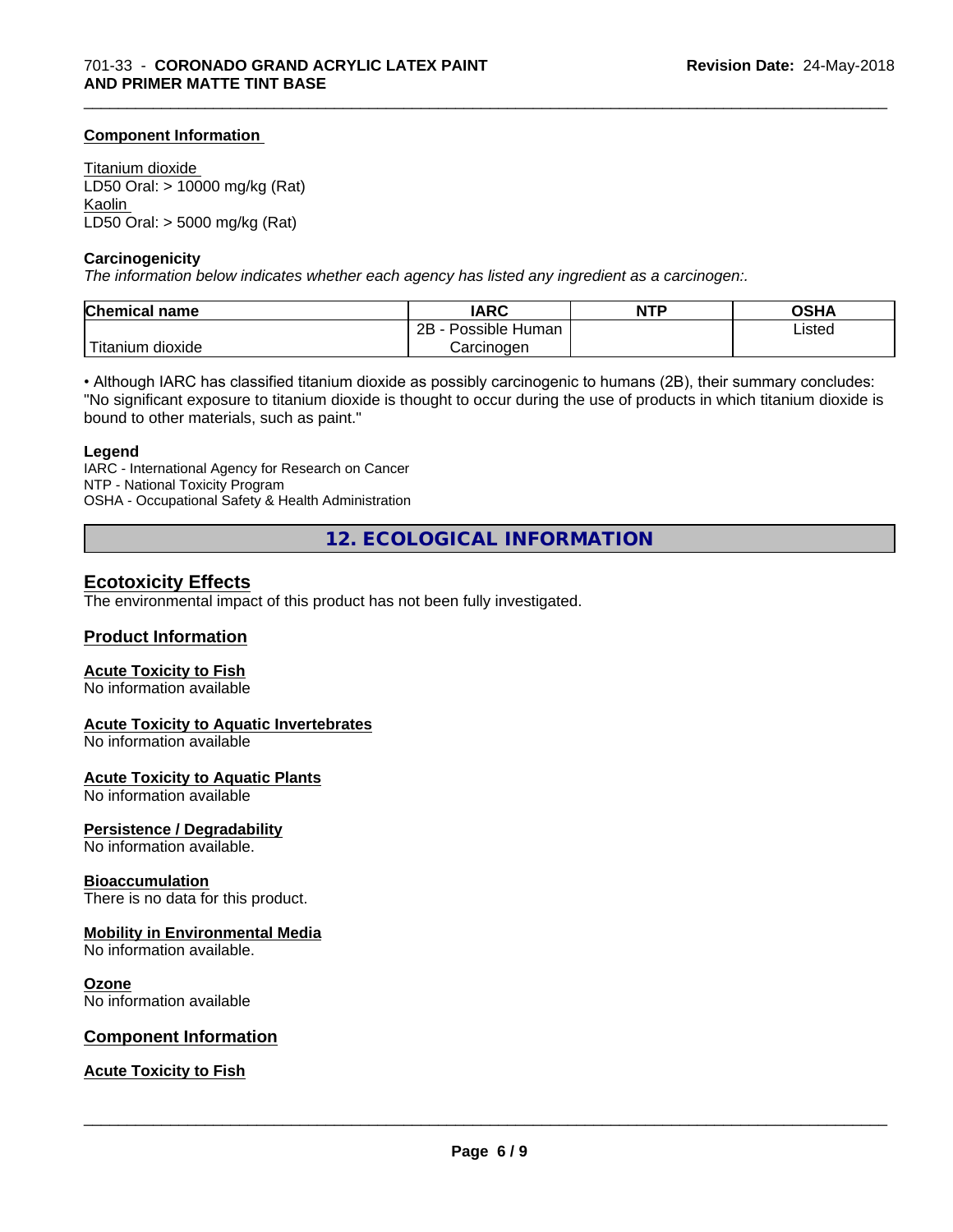# Titanium dioxide

 $LC50:$  > 1000 mg/L (Fathead Minnow - 96 hr.)

# **Acute Toxicity to Aquatic Invertebrates**

No information available

#### **Acute Toxicity to Aquatic Plants**

No information available

|                              | 13. DISPOSAL CONSIDERATIONS                                                                                                                                                                                               |
|------------------------------|---------------------------------------------------------------------------------------------------------------------------------------------------------------------------------------------------------------------------|
| <b>Waste Disposal Method</b> | Dispose of in accordance with federal, state, and local regulations. Local<br>requirements may vary, consult your sanitation department or state-designated<br>environmental protection agency for more disposal options. |
|                              | 14. TRANSPORT INFORMATION                                                                                                                                                                                                 |
| <b>DOT</b>                   | Not regulated                                                                                                                                                                                                             |
| <b>ICAO/IATA</b>             | Not regulated                                                                                                                                                                                                             |
| <b>IMDG/IMO</b>              | Not regulated                                                                                                                                                                                                             |
|                              | 15. REGULATORY INFORMATION                                                                                                                                                                                                |

\_\_\_\_\_\_\_\_\_\_\_\_\_\_\_\_\_\_\_\_\_\_\_\_\_\_\_\_\_\_\_\_\_\_\_\_\_\_\_\_\_\_\_\_\_\_\_\_\_\_\_\_\_\_\_\_\_\_\_\_\_\_\_\_\_\_\_\_\_\_\_\_\_\_\_\_\_\_\_\_\_\_\_\_\_\_\_\_\_\_\_\_\_

# **International Inventories**

| <b>TSCA: United States</b> | Yes - All components are listed or exempt. |
|----------------------------|--------------------------------------------|
| <b>DSL: Canada</b>         | Yes - All components are listed or exempt. |

# **Federal Regulations**

# **SARA 311/312 hazardous categorization**

| Acute health hazard               | No |
|-----------------------------------|----|
| Chronic Health Hazard             | Nο |
| Fire hazard                       | N٥ |
| Sudden release of pressure hazard | Nο |
| Reactive Hazard                   | N٥ |

#### **SARA 313**

Section 313 of Title III of the Superfund Amendments and Reauthorization Act of 1986 (SARA). This product contains a chemical or chemicals which are subject to the reporting requirements of the Act and Title 40 of the Code of Federal Regulations, Part 372:

| <b>Chemical name</b> | <b>CAS No.</b> | Weight-% | <b>CERCLA/SARA 313</b>     |
|----------------------|----------------|----------|----------------------------|
|                      |                |          | (de minimis concentration) |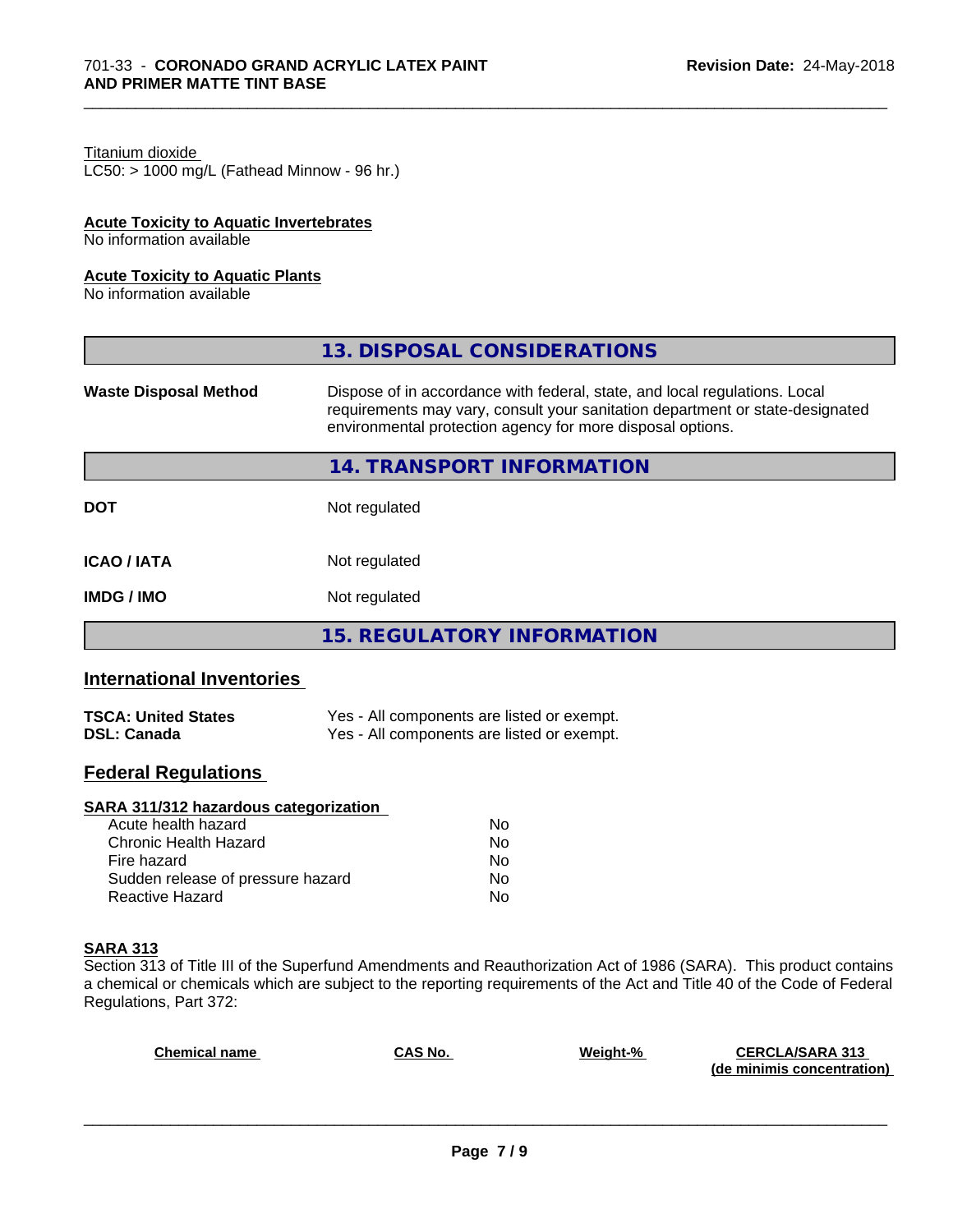Kaolin, calcined 66402-68-4 5 1.0

**Clean Air Act,Section 112 Hazardous Air Pollutants (HAPs) (see 40 CFR 61)** This product contains the following HAPs:

*None*

# **US State Regulations**

# **California Proposition 65**

**1** WARNING: Cancer and Reproductive Harm– www.P65warnings.ca.gov

# **State Right-to-Know**

| <b>Chemical name</b> | <b>Massachusetts</b> | <b>New Jersey</b> | Pennsylvania |
|----------------------|----------------------|-------------------|--------------|
| Titanium dioxide     |                      |                   |              |
| Limestone            |                      |                   |              |
| Kaolin               |                      |                   |              |
| Kaolin, calcined     |                      |                   |              |

#### **Legend**

X - Listed

# **16. OTHER INFORMATION**

| HMIS | Health: 1 | <b>Flammability: 0</b> | <b>Reactivity: 0 PPE: -</b> |  |
|------|-----------|------------------------|-----------------------------|--|
|      |           |                        |                             |  |

# **HMIS Legend**

- 0 Minimal Hazard
- 1 Slight Hazard
- 2 Moderate Hazard
- 3 Serious Hazard
- 4 Severe Hazard
- \* Chronic Hazard

X - Consult your supervisor or S.O.P. for "Special" handling instructions.

*Note: The PPE rating has intentionally been left blank. Choose appropriate PPE that will protect employees from the hazards the material will present under the actual normal conditions of use.*

*Caution: HMISÒ ratings are based on a 0-4 rating scale, with 0 representing minimal hazards or risks, and 4 representing significant hazards or risks. Although HMISÒ ratings are not required on MSDSs under 29 CFR 1910.1200, the preparer, has chosen to provide them. HMISÒ ratings are to be used only in conjunction with a fully implemented HMISÒ program by workers who have received appropriate HMISÒ training. HMISÒ is a registered trade and service mark of the NPCA. HMISÒ materials may be purchased exclusively from J. J. Keller (800) 327-6868.*

 **WARNING!** If you scrape, sand, or remove old paint, you may release lead dust. LEAD IS TOXIC. EXPOSURE TO LEAD DUST CAN CAUSE SERIOUS ILLNESS, SUCH AS BRAIN DAMAGE, ESPECIALLY IN CHILDREN. PREGNANT WOMEN SHOULD ALSO AVOID EXPOSURE. Wear a NIOSH approved respirator to control lead exposure. Clean up carefully with a HEPA vacuum and a wet mop. Before you start, find out how to protect yourself and your family by contacting the National Lead Information Hotline at 1-800-424-LEAD or log on to www.epa.gov/lead.